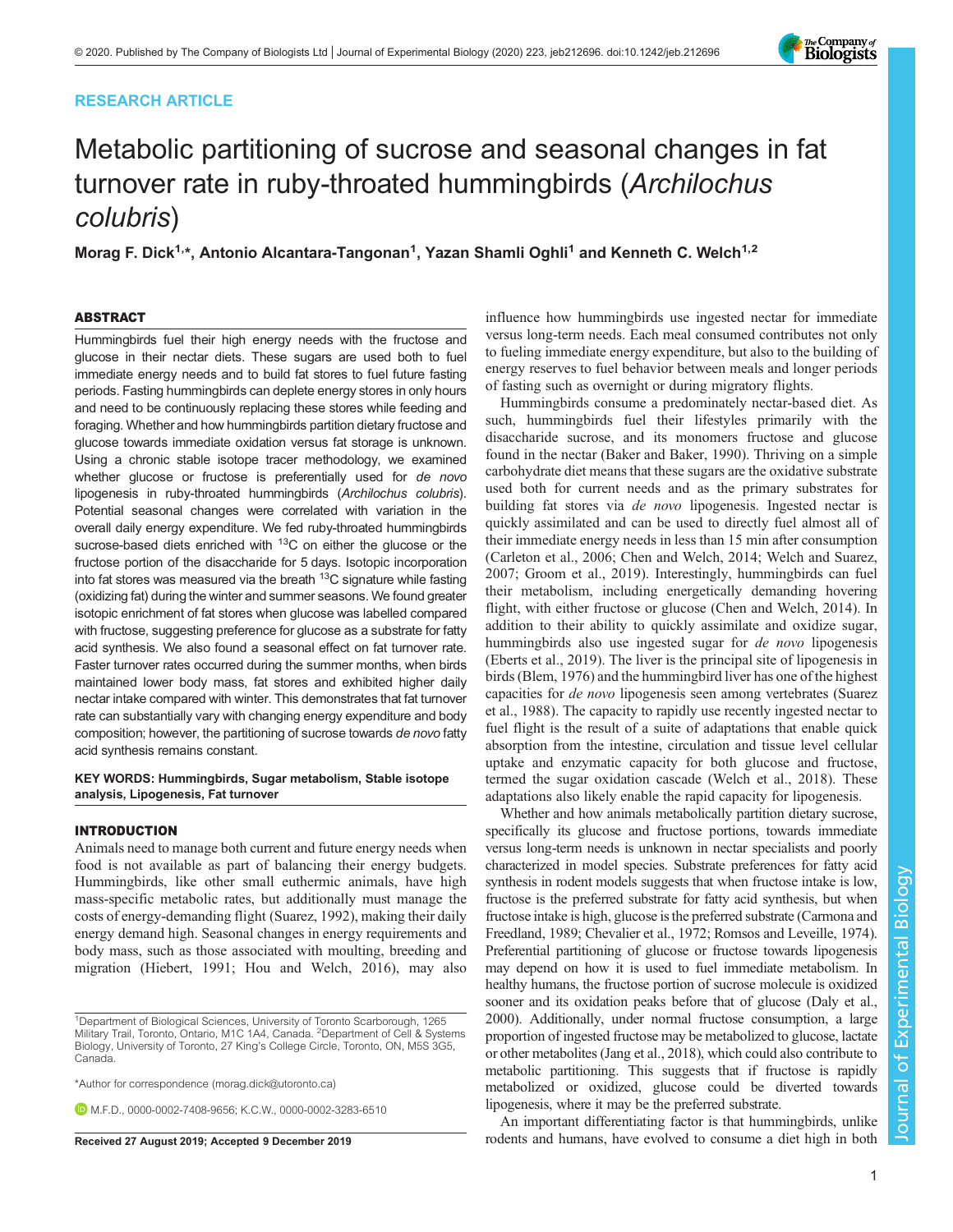glucose and fructose. Thus, hummingbirds may have adaptations to metabolic pathways that distinguish how they use dietary sugars compared with typical models. We proposed that hummingbirds would preferentially use fructose for lipogenesis, sparing glucose to fuel hovering flight [\(Welch et al., 2018](#page-7-0)). This prediction was based on the greater capacity of flight muscle enzymes to phosphorylate glucose, a rate-limiting step in glycolysis, and the presence of fructose-specific catalytic enzymes in the liver but not flight muscles [\(Myrka and Welch, 2018\)](#page-7-0). Additionally, along with a high capacity for mediated glucose uptake ([Karasov et al., 1986](#page-7-0)), hummingbirds, similar to other small birds, are reliant on paracellular transport to achieve high sugar absorption rates [\(McWhorter et al., 2006](#page-7-0)). This suggests that enterocyte contribution to sugar metabolism is less significant than in traditional mammalian models.

Limited available evidence indicates that in comparison, small animals turn over fat stores more rapidly. This is in part because higher tissue turnover rates are predicted for small animals with high mass-specific metabolic rates (Brown, 2000; Voigt et al., 2003). This causes the relatively small fat stores to have high rates of deposition and use, and thus rapid turnover [\(Carleton et al., 2006\)](#page-7-0). For example, broad-tailed hummingbirds (Selasphorus platycercus) turn over 50% of carbon in fat stores (termed  $t_{50}$ ) in approximately 25 h ([Carleton et al., 2006\)](#page-7-0). Small mammals also exhibit rapid fat turnover rates, with a  $t_{50}$  of 21 h in Peters' tent-making bat (Urogerma bilobatum; O'[Mara et al., 2017\)](#page-7-0), and the exceptionally fast  $t_{50}$  of less than 5 h in the common shrew (Sorex araneus; [Keicher et al., 2017](#page-7-0)). Turnover rates decrease when examining slightly larger animals, such as gerbils (Merion unguierlatus), that have a  $t_{50}$  of ~15.6 days ([Tieszen et al., 1983](#page-7-0)). These studies also illuminate how life stage, energy balance and body mass can influence turnover rate. For instance, in broad-tailed hummingbirds, fat turnover rates were faster when in a positive energy balance (i.e. increasing fat stores) compared with when in a negative energy balance [\(Carleton et al., 2006](#page-7-0)). In common shrews, life stage, in combination with changes in body mass, influences fat turnover rate. Larger juveniles have slower turnover rates than smaller subadult individuals [\(Keicher et al., 2017\)](#page-7-0). Furthermore, the rate of carbon incorporation generally scales negatively with body mass in birds ([Carleton and Martinez del Rio, 2005](#page-7-0)). Thus, changes in body mass, fat reserves, energy expenditure and life history traits may influence the rate of fat turnover in animals (Brown, 2000; [Keicher](#page-7-0) [et al., 2017](#page-7-0)). Seasonal and environmental differences contributed to a 3-fold difference in daily energy expenditure in broad-tailed hummingbirds [\(Shankar et al., 2019](#page-7-0)). This suggests that seasonal changes in fat turnover rates could occur in hummingbirds in coordination with seasonal changes in body mass and daily energy expenditure.

Fat turnover rates have been studied by assessing variation in the stable carbon isotopic breath signatures of animals when lipid stores have been isotopically labeled [\(Carleton et al., 2006; Keicher et al.,](#page-7-0) [2017](#page-7-0); O'[Mara et al., 2017](#page-7-0)). This is achieved by switching animals from a diet with one carbon stable isotope signature to a diet with another stable isotope signature. The incorporation of the new dietary carbons into fat stores is then measured by monitoring the breath stable isotope signature of fasting animals ([McCue and](#page-7-0) [Welch, 2016](#page-7-0)). This approach could also be used to test for metabolic partitioning of dietary components by selectively enriching different dietary nutrients with  $^{13}$ C and assessing their incorporation into fat stores. We used this approach to test for the partitioning of dietary sucrose for lipogenesis and assessed seasonal changes in fat turnover rate. We chronically fed ruby-throated hummingbirds diets enriched with <sup>13</sup>C on either the glucose or

fructose portion of sucrose and tracked its incorporation into fat stores via fasting breath carbon stable isotope signatures. Additionally, we assessed metabolic partitioning over two seasons to determine whether fat turnover rate remains constant despite changing energy use.

# MATERIALS AND METHODS

We report  $\delta^{13}$ C on a per mil (%o) basis relative to the standard international carbon reference, Vienna Pee Dee Belemnite (VPDB,  $13C/12C=0.01123$ :

$$
\delta^{13}C = \left[\frac{\left(\frac{^{13}C}{^{12}C}\right) \text{sample}}{\left(\frac{^{13}C}{^{12}C}\right) \text{standard}} - 1\right] \times 10^3. \tag{1}
$$

### Animals

Male ruby-throated hummingbirds were caught during the summer of 2017 for the winter trials and during the summer of 2018 for the summer trials using modified box traps. The birds were housed individually in cages  $(91\times51\times54$  cm) at the University of Toronto Scarborough campus vivarium. Animals were fed a 3:1 Nektar-Plus (Nekton, Tarpon Springs, FL, USA):sucrose diet (18% w/v) ad libitum, using 10 ml amber syringes that were replaced daily. The birds were kept on a photoperiod of 13 h:1 h light:dark during the summer, and 11 h:13 h light:dark during the winter. All protocols and animal collection procedures were approved by and in accordance with the requirements of the University of Toronto Animal Care Committee and the Canadian Wildlife Service.

# Study design

We randomly blocked the birds into three groups of two birds for winter trials and two groups of three birds for summer trials. We employed a crossover design, with each individual being subjected to each treatment. We tested for the preferential incorporation of sugars by randomly allocating the birds to a diet with sucrose enriched with  ${}^{13}$ C on the glucose or fructose portion for 5 days. The birds had a 14-day washout period between the glucose and fructose trials to allow their fasting  $\delta^{13}$ C signatures to return to the baseline values reflecting their maintenance nectar diet.

To assess the incorporation of the enriched sugars into the fat stores, we measured the  $\delta^{13}CO_2$  signature of the birds' breath each morning at the beginning of the light period. This time was chosen to ensure the birds were in a fasted condition and to minimize the contribution of *de novo* lipid stores built during the day ([McCue and](#page-7-0) [Welch, 2016; Fisher and Bartlett, 1957](#page-7-0)). On day 1, the birds' baseline  $\delta^{13}CO_2$  breath signatures, rates of oxygen  $(\dot{V}_{O_2})$  and carbon dioxide production ( $\dot{V}_{\text{CO}_2}$ ), and respiratory exchange ratio (RER= $\dot{V}_{\text{CO}_2}/\dot{V}_{\text{O}_2}$ ) were measured or calculated. After this, the birds started the experimental 13C-enriched diet.

# 13C nectar enrichment

To test for metabolic partitioning of dietary glucose or fructose, we labeled the maintenance nectar diet with sucrose enriched with <sup>13</sup>C on all six carbons of either the glucose [D-sucrose (glucose- $^{13}$ C6, 98%), Cambridge Isotope Laboratories, Tewksbury, MA, USA] or fructose [D-sucrose (fructose-13C6, 98%), Cambridge Isotope Laboratories] portion of the sucrose molecule. The carbon isotopic signatures of the whole maintenance and labeled diets are shown in [Table 1.](#page-2-0)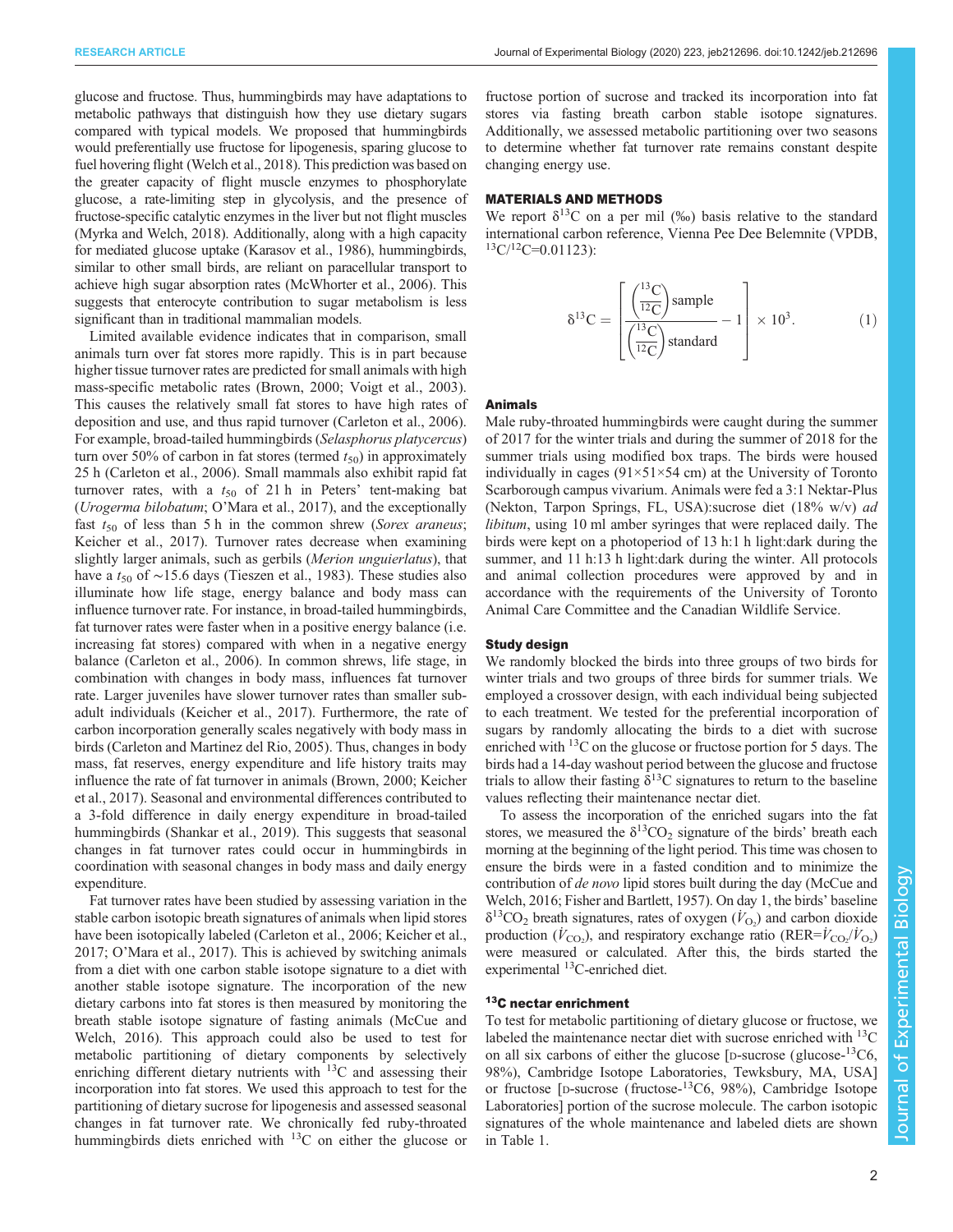<span id="page-2-0"></span>Table 1. Stable carbon isotope signatures ( $\delta^{13}$ C) of maintenance diet and glucose- and fructose-enriched diets

|                  | $\delta^{13}C$ (‰ VPDB) |
|------------------|-------------------------|
| Maintenance      | $-17.60 \pm 0.15$       |
| Winter           |                         |
| Glucose labeled  | $5.81 \pm 0.66$         |
| Fructose labeled | $3.49 \pm 0.78$         |
| Summer           |                         |
| Glucose labeled  | $5.32 \pm 0.37$         |
| Fructose labeled | $2.46 \pm 0.32$         |

Values are means±s.e.m., n=4 per diet. VPDB, Vienna Pee Dee Belemnite 13C standard.

# Respirometry and carbon stable isotope analysis

Birds were placed in 500 ml respirometry chambers fitted with perches. Flow rate into the chambers was maintained at 300 ml min<sup>-1</sup> and the birds were provided with dry  $CO_2$ -free air (Ultra Zero Air, Praxair, Canada) with the flow rate controlled by a multichannel flow controller (Flowbar-4 Mass Flow Meter System, Sable Systems International, Las Vegas, NV, USA). Air exiting the chambers flowed into a multiplexer (RM-8 Flow Multiplexer, Sable Systems International) and the air exiting the multiplexer was subsampled for respirometry at 100 ml min<sup>-1</sup>, and for carbon stable isotope analysis at 35 ml min−<sup>1</sup> . Subsampled air for respirometry was sequentially pulled through a water vapor pressure analyzer, carbon dioxide analyzer, drying column (Drierite, W. A. Hammond Drierite, Xenia, OH, USA) and oxygen analyzer using the incorporated subsampling pump (Turbofox-5, Sable Systems International). It was recorded using Expedata software (v. 1.8.4, Sable Systems International). Analyzers were calibrated regularly using well-mixed dry ambient air for the oxygen analyzer, 0% and  $0.25\%$  CO<sub>2</sub> reference gas for the carbon dioxide analyzer, and dry air and a dew point generator for the water vapor analyzer. We used the raw gas measurement to calculate  $\dot{V}_{\text{O}_2}$  and  $\dot{V}_{\text{CO}_2}$  by first drift- and lag-correcting the data and then applying standard equations [\(Lighton, 2018\)](#page-7-0). Three-minute averages were taken from the last measurement of the hour, when the metabolic rate and  $\delta^{13}$ C values were the most stable, to determine RER and  $\delta^{13}C_{\text{breath}}$  signatures. The RER was measured to validate that the hummingbirds were in a fasted condition and that  $CO<sub>2</sub>$  exhaled was predominately derived from lipid oxidation ([Kleiber, 1975; Lighton, 2008](#page-7-0)).

Breath and nectar samples were analyzed for their  $\delta^{13}$ C signatures via cavity ring-down spectroscopy using the Picarro G2201-i Analyzer (Picarro, Inc., Santa Clara, CA, USA). Breath samples were continuously measured from the excurrent multiplexer air. Liquid diet samples were analyzed with the companion Combustion Module and Caddy (Picarro). The nectar samples were prepared by placing 1 to 1.5 mg of celite (Costech Analytical Technologies, Inc., Valencia, CA, USA) and 5 µl of nectar into a 4×6 mm tin capsule (Costech Analytical Technologies), which was pinched closed. For every 10 samples, an acetanilide standard (Costech Analytical Technologies) was run and the system calibration was checked at the start of each season.

To standardize the  $\delta^{13}$ C comparisons between the diets, we express the proportion of  $CO<sub>2</sub>$  in the breath derived from the experimental diets as  $f_{\text{exo}}$  ([Welch and Suarez, 2007](#page-7-0)):

$$
f_{\rm exo} = \frac{\delta^{13}C_{\rm breath} - \delta^{13}C_{\rm maintenance}}{\delta^{13}C_{\rm acute} - \delta^{13}C_{\rm maintenance}},
$$
 (2)

where  $\delta^{13}C_{\text{breath}}$  is equivalent to  $\delta^{13}C(t)$  at time t,  $\delta^{13}C_{\text{maintenance}}$  is the breath delta signature at time 0 and  $\delta^{13}C_{acute}$  is the isotopic signature of the trial diet. We estimated the turnover of carbon in the adipose tissue using a one-pool exponential model to estimate the fractional incorporation of labeled sugars into the fat stores following [Chen and Welch \(2014\)](#page-7-0):

$$
f_{\rm exo}(t) = f_{\rm exo_{\infty}} + (f_{\rm exo_{t=0}} - f_{\rm exo_{\infty}})e^{-kt},
$$
 (3)

where  $f_{\text{exo}}$  is the asymptote, k is the rate of carbon incorporation per hour and t is time in hours. We estimated the  $t_{50}$ , the time it takes for 50% of the carbons in the fat pool to turn over, as follows [\(Keicher](#page-7-0) [et al., 2017\)](#page-7-0):

$$
t_{50} = -\frac{\ln(0.5)}{k}.
$$
 (4)

# Statistical analysis

Statistical analysis was performed using R (version 3.5.2). Daily body mass and nectar intake were analyzed using mixed-effect models and ANOVA (lmer function of the lme4 package; [Bates](#page-7-0) [et al., 2015](#page-7-0)) using hour, diet and season as fixed effects, and bird ID and block as random effects. The breath  $\delta^{13}$ C signatures were used to fit individual curves to Eqn 3 above using nonlinear least-squares estimates (nlstools; [Baty et al., 2015\)](#page-7-0) of the k and  $f_{\text{exo}}$  parameters and setting the initial breath  $t=0$  to 0. To analyze for differences in model parameter estimates, we used mixed-effect models using hour and diet as fixed effects and block and bird ID as random effects. There was no effect of diet order on the any measured variable and it was dropped from the models  $(P>0.2)$ .

To assess the relationship of  $k$  and  $t_{50}$  to variation in body mass and nectar intake, we first used repeated-measures correlations (rmcorr; [Bakdash and Marusich, 2017\)](#page-7-0), which test for withinindividual correlations. No significant correlation was found. We then averaged the values for diet trials and tested for significant relationships using Pearson's correlation coefficient. Finally, we generated a multiple regression model of k using nectar intake and body mass as factors. Statistical significance was set at alpha=0.05, and values are reported as means±s.e.m.

## RESULTS

# Body mass and nectar intake

We found a significant interaction between season and hour for body mass  $(F_{5,110} = 27, P < 0.0001;$  [Fig. 1](#page-3-0)). Body mass of the birds significantly differed at the start of the study, with the summer birds weighing 47% less than the winter birds. This difference was maintained throughout all the trials. Furthermore, in the winter trials, the birds lost mass over the course of 5-day trials, losing on average 0.3 g.

Hummingbirds naturally vary nectar intake from day to day. As such, we analyzed average daily nectar intake over the course of each trial. We found that average daily nectar intake differed seasonally and was 73% higher in the summer  $(F_{1,10}=74.25,$ P<0.0001; [Fig. 2\)](#page-3-0). It did not statistically differ between diet treatments  $(F_{1,10} = 0.0014, P = 0.97)$ , nor was the interaction between the two factors statistically significant  $(F_{1,10}=0.31, P=0.59)$ .

# Initial  $\delta^{13}$ C values and RER

The initial  $\delta^{13}$ C breath signatures did not differ between the winter and summer seasons  $(F_{1,10}=3.55, P=0.09)$ , or between the sugar trials  $(F_{1,10} = 0.79, P = 0.39)$ . Furthermore, the interaction of the two factors was not statistically significant  $(F_{1,10}=0.80, P=0.41)$ . Mean daily RER was 0.70±0.01, indicating that the birds were in a fasted condition and fueling their metabolism primarily with fat during the morning breath analysis [\(Kleiber, 1975; Lighton, 2008\)](#page-7-0).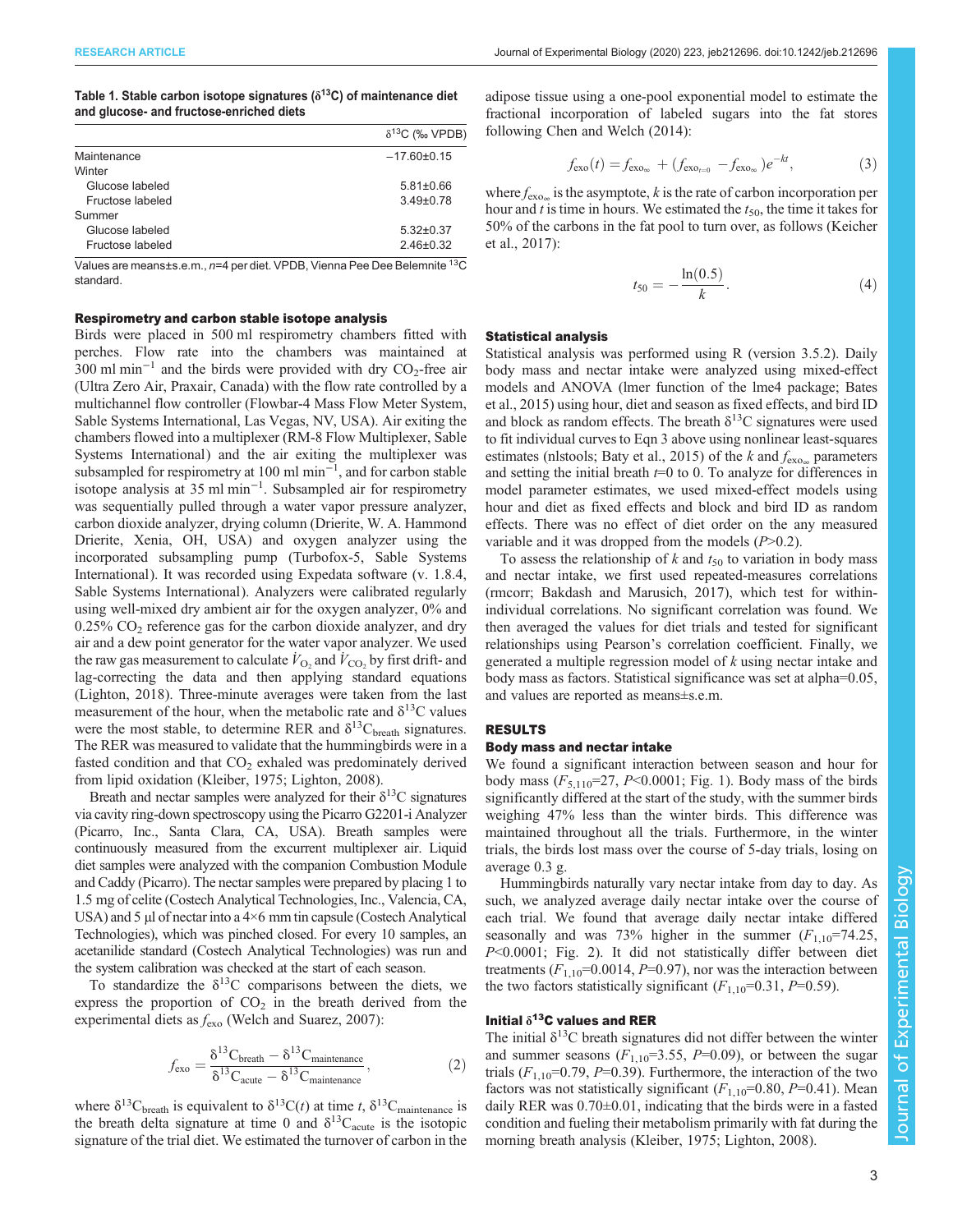<span id="page-3-0"></span>

Fig. 1. Average daily body mass of ruby-throated hummingbirds (Archilochus colubris) during the 5-day trials during the winter and summer seasons. Values represent seasonal means±s.e.m. \* indicates a significant seasonal difference (P<0.05). Values that do not share a common letter differ within the winter season.

# Incorporation rate of sucrose with 13C- enriched glucose and 13C-enriched fructose

Over the course of 5-day trials, the proportion of  $CO<sub>2</sub>$  from the experimental diets,  $f_{\text{exo}}$  increased as the birds incorporated the carbon from the nectar into their fat stores ([Fig. 3](#page-4-0)A). Whether the diets were enriched with the  $^{13}$ C glucose or fructose significantly influenced the asymptotic isotopic values of exhaled  $CO_2, f_{\text{exo}_m}$  ( $F_{1,10}$ =45.08, P<0.0001), but did not affect the carbon incorporation rate,  $k$  ( $F_{1,20}$ =0.27,  $P$ =0.61; [Fig. 3B](#page-4-0)). The <sup>13</sup>C glucose–sucrose enriched trials had significantly higher  $f_{\text{exo}}$  estimates than the <sup>13</sup>C fructose–sucrose trails (1.00±0.05 for



Fig. 2. Daily nectar intake during the 120 h trials for A. colubris fed nectar diets with sucrose molecules enriched with 13C fructose (black) or 13C glucose (grey) during the winter or summer seasons. The limits of the boxes represent the 25th and 75th percentiles, the bar the median, and the whiskers represent the maximum value, or 1.5 times the interquartile range. Values are n=6 per season.

glucose versus 0.62±0.03 for fructose). Additionally, we found a significant effect of season for both  $f_{\text{exo}}$  and k in the model estimates of fat turnover rate. The  $f_{\text{exo}}$  was overall significantly higher in summer than winter (0.88±0.06 in summer versus 0.75± 0.07 in winter;  $F_{1,10} = 5.24$ ,  $P = 0.04$ ; [Fig. 3](#page-4-0)C). Furthermore, k, the parameter reflecting the rate of isotope incorporation, was significantly greater during the summer trial  $(0.0282 \pm 0.0027 \text{ h}^{-1})$ in summer versus  $0.00928\pm0.001 \text{ h}^{-1}$  in winter;  $F_{1,20}$ =39.23,  $P<0.001$ ).

## Fat turnover rate relationship with behavior

The time for 50% of the carbons to turn over,  $t_{50}$ , differed significantly between seasons  $(F_{1,10}=22.15, P<0.001; Fig. 4)$  $(F_{1,10}=22.15, P<0.001; Fig. 4)$  $(F_{1,10}=22.15, P<0.001; Fig. 4)$ , but did not differ between trials  $(F_{1,10}=0.65, P=0.44)$  and there was no significant interaction between the two factors  $(F_{1,10}=0.33)$ ,  $P=0.57$ ). The  $t_{50}$  was 3.3 times longer in the winter (97.4 $\pm$ 9.5 h) than in the summer  $(26.7\pm2.1 \text{ h})$ . To examine factors that may influence fat turnover rate, we correlated  $k$  and  $t_{50}$  with body mass and nectar intake. Initially, we used repeated-measures correlations and did not detect any significant relationship between  $t_{50}$  with body mass ( $r=0.18$ ,  $P=0.55$ ) or nectar intake ( $r=0.10$ ,  $P=0.74$ ). Because there was no among-individual variation in the trials, we averaged the glucose and fructose trials for each bird for the correlation analysis. Using the average values, we found a significant strong simple correlation for body mass with  $k(r=0.86, P<0.0001)$  and  $t_{50}$  $(r=0.93, P<0.0001;$  [Fig. 5](#page-5-0)A), and a significant simple correlation for nectar intake with k ( $r=0.87$ ,  $P<0.0001$ ) and  $t_{50}$  ( $r=-0.69$ ,  $P=0.013$ ; [Fig. 5B](#page-5-0)). Based on the significant and strong correlations, we developed a model predicting  $k$  from body mass and nectar intake as follows:  $log(k \text{ in } h^{-1})=0.9032\times log(n \text{ectar intake in ml per}))$ day)–2.0307×log(body mass in g)–1.7617 ( $P$  < 0.001, adjusted  $R^2=0.89$ ).

# **DISCUSSION**

After feeding, hummingbirds rapidly shift from using fat to fuel their metabolism to recently ingested sugar [\(Chen and Welch, 2014](#page-7-0); [Welch and Suarez, 2007\)](#page-7-0) and synthesize fat for future needs [\(Eberts](#page-7-0) [et al., 2019; Powers, 1991\)](#page-7-0). Although hummingbirds have the capacity to rely on either glucose or fructose to completely fuel their metabolism, we demonstrated that when consumed together, hexoses can be directed to different metabolic fates. Additionally, we observed seasonal changes in fat turnover rates, with faster turnover rates in summer/breeding condition birds. We relate these to changes in fat stores and daily energy expenditure. To our knowledge, this is the first study to test for long-term metabolic partitioning of nutrients in birds, and it also illuminates how seasonal changes may influence the fat turnover rate.

# Preferential use of glucose for de novo lipogenesis

Hummingbirds can rapidly deplete their fat stores and need to continuously rebuild them using foraged nectar. The higher  $f_{\text{exo}}$  parameter estimate for the <sup>13</sup>C enriched glucose trials indicates that a greater proportion of carbon from glucose was incorporated into the fat stores than carbon from fructose during labeled fructose trials. This suggests that glucose was preferentially used as a substrate for de novo lipogenesis and that there is metabolic partitioning of sucrose. Although hummingbirds have high sucrase activity and abundance of intestinal transporters for sugar uptake [\(Karasov et al.,](#page-7-0) [1986\)](#page-7-0), the proportion of paracellular to transporter mediated uptake increases with sugar concentration [\(McWhorter et al., 2006\)](#page-7-0). As such, even if some dietary sugars are at least partially metabolized in the enterocytes via transport mediated uptake, it is likely that a majority of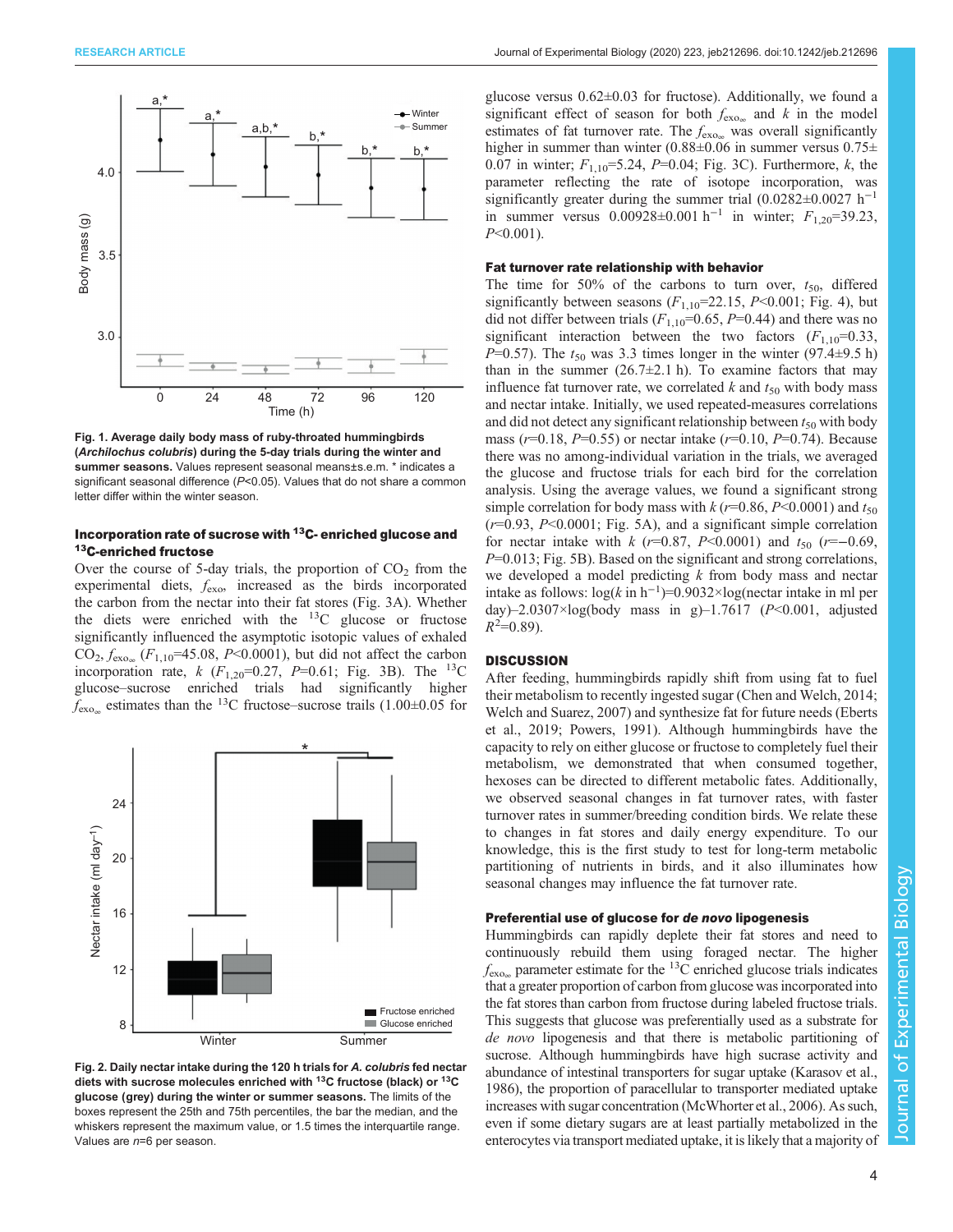<span id="page-4-0"></span>

Fig. 3. Incorporation of dietary carbons into the fat stores of A. colubris hummingbirds over the course of 120 h estimated through fasting breath  $13C$  stable isotope signature. (A) Incorporation of  $13C$  enriched diets into fat stores modeled using a one-component exponential model. Fructose (black) and glucose (grey) are the proportion of expired  $CO<sub>2</sub>$  produced from the  $13$ C-enriched diets during the winter (triangles, solid lines) and summer (circles, dashed lines). Values are means±s.e.m. Lines are the one-pooled models using the mean parameter estimates. (B,C) Parameter estimates from the one-pooled models for  $(B)$  rate of carbon incorporation,  $k$ , and  $(C)$ theoretical  $f_{\text{exo}}$ . The limits of the boxes represent the 25th and 75th percentiles, the bar the median, and the whiskers represent the maximum value, or 1.5 times the interquartile range. Circles represent outliers. Significant differences are denoted by  $*(P<0.05)$ .

dietary fructose and glucose is delivered intact to the splanchnic tissue. Potential drivers of hexose partitioning include an overall net preferential oxidation of fructose [\(Daly et al., 2000](#page-7-0)), which alters the amount and type of substrates available for fatty acid synthesis and the preference for glucose in the liver for fatty acid synthesis observed in rodent models [\(Carmona and Freedland, 1989\)](#page-7-0). These two drivers are not mutually exclusive, and both could be occurring in hummingbirds. Additionally, there is building evidence to suggest that hummingbirds have the capacity for cellular uptake and oxidation of fructose in their flight muscles and heart observed through relatively high mRNA and protein of a fructose-specific transporter (GLUT5) in both tissues (Ali, 2018; [Myrka and Welch, 2018; Welch](#page-7-0) [et al., 2018\)](#page-7-0). This adds additional potential routes for oxidation that are not available to mammals and could influence the rates at which fructose and glucose are oxidized to different fates. If extra-hepatic



Fig. 4. Fat turnover rate ( $t_{50}$ ) in ruby-throated hummingbirds (A. colubris) during the winter and summer. Hummingbirds were fed nectar diets with sucrose enriched with <sup>13</sup>C on the fructose (black) and glucose (grey) portions of the molecule. No significant effect of diet enrichment was found, and \* indicates a significant seasonal effect  $(P<0.05)$ . The limits of the boxes represent the 25th and 75th percentiles, the bar the median, and the whiskers represent the maximum value, or 1.5 times the interquartile range. The circle represents an outlier.  $n=6$  per season.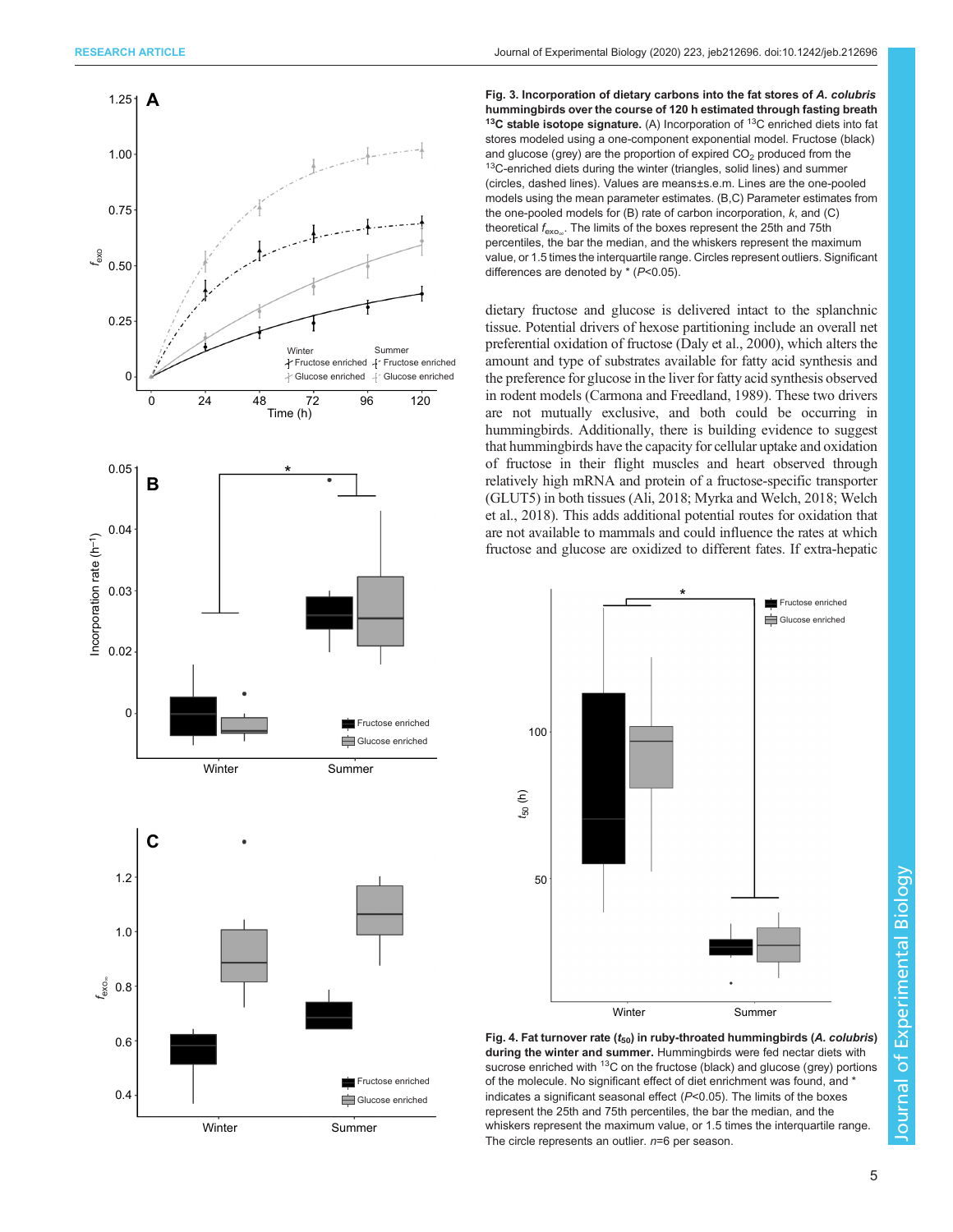<span id="page-5-0"></span>

Fig. 5. Fat turnover rate is correlated with body mass and energy use in A. colubris. Relationship between fat turnover rate  $(t_{50})$  and (A) body mass and (B) nectar intake, and relationship between k and (C) body mass and (D) nectar intake in ruby-throated hummingbirds (A. colubris). Values are averaged for the glucose and fructose trials for the winter (black crosses) and summer (black squares).  $n=6$  per season.

tissues have limited or no ability to use fructose as a fuel, this may increase the proportion of fructose that is used for fatty acid synthesis in the liver and increase the proportion of glucose used for immediate oxidation.

The liver and other splanchnic tissues are considered to be the primary sites of fructose metabolism among well-studied vertebrates [\(Jang et al., 2018\)](#page-7-0). The hummingbird liver has the capacity for both glucose and fructose uptake, and the abundance of ketohexokinase and aldose B suggests that fructose could be rapidly metabolized by the liver ([Myrka and Welch, 2018](#page-7-0)). Ingested sugars are rapidly absorbed and taken up by the liver for fatty acid synthesis [\(Eberts et al., 2019\)](#page-7-0), thus substrate preference in the liver could drive partitioning of dietary sugars. In rodent models, fatty acid synthesis rate may depend on dietary history and substrate [\(Carmona and Freedland, 1989\)](#page-7-0). Elevated fructose intake increases the preference for glucose as a substrate for fatty acid synthesis compared with fructose [\(Carmona and Freedland, 1989](#page-7-0); [Chevalier et al., 1972; Romsos and Leveille, 1974\)](#page-7-0).

The exact substrates used for fatty acid synthesis, in terms of direct hepatic uptake of glucose or fructose or uptake of metabolites derived from them (such as lactate), is unknown. We have

previously hypothesized that hummingbirds would preferentially use fructose for de novo lipogenesis and preserve glucose for direct oxidation in the flight muscles ([Welch et al., 2018\)](#page-7-0). The present study suggests that the opposite may be occurring. But partitioning of sucrose metabolism during flight has not yet been determined. Hummingbirds do spend a significant portion of time between foraging bouts perching while they digest their meal ([Diamond](#page-7-0) [et al., 1986](#page-7-0)). Because hummingbirds do not maintain substantial glycogen stores, the muscle's demand for glucose is likely dramatically reduced while perching. As such, hepatic preference for glucose as a substrate may drive how sugars are used. We are unable to determine what metabolic paths glucose and fructose enter upon absorption, and future studies incorporating 13C metabolic flux analysis [\(Dai and Locasale, 2017](#page-7-0)) will provide key information to understand how glucose and fructose are used with the body to meet immediate energy needs and whether that is dependent on activity state.

# Seasonal changes in fat turnover rate

We found seasonal differences in the  $t_{50}$ , with dramatically faster turnover rates in the summer. In summer, the  $t_{50}$  was just over a day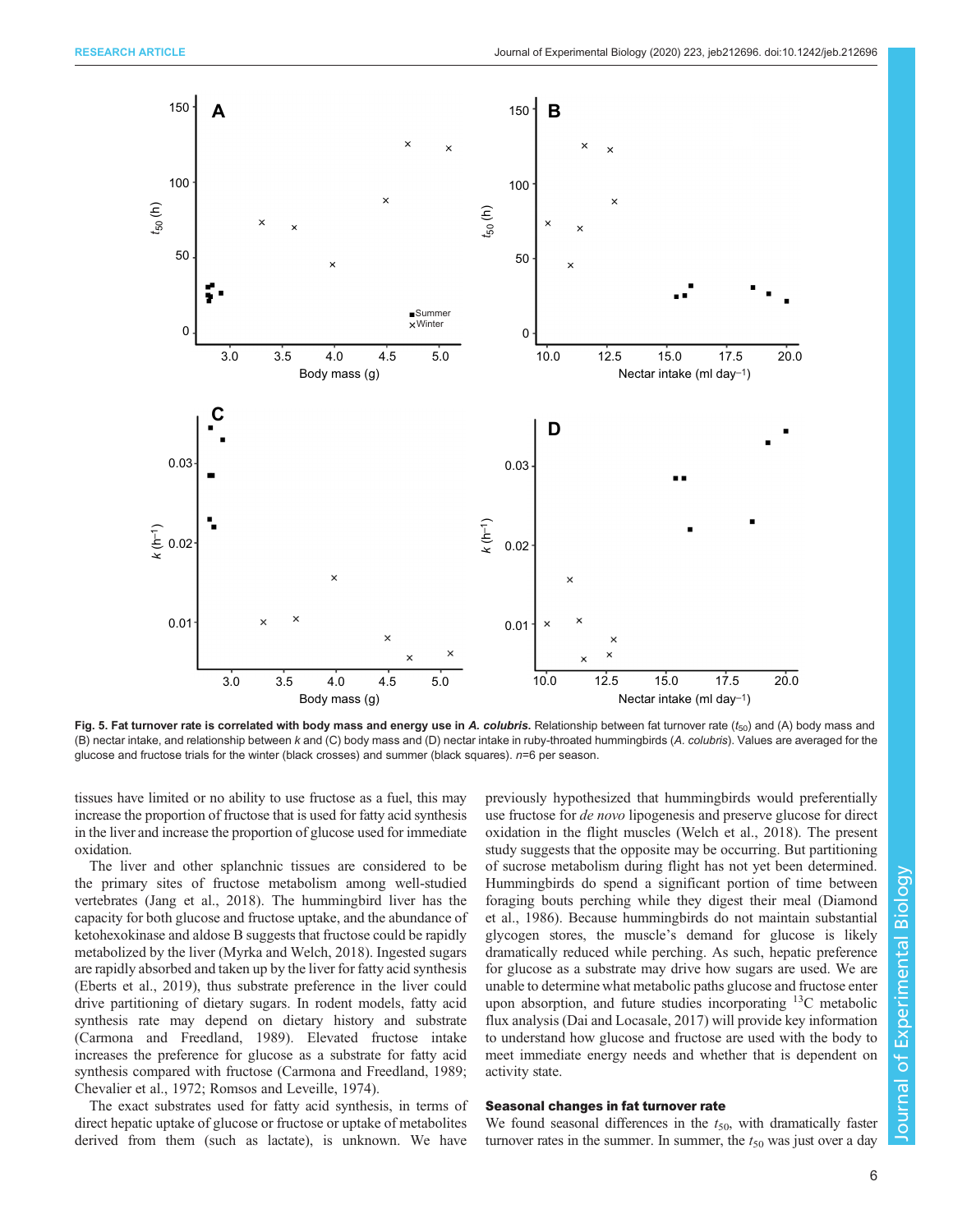(∼26 h) and similar to the time frames reported for broad-tailed hummingbirds [\(Carleton et al., 2006\)](#page-7-0) and tent-making bats (O'[Mara](#page-7-0) [et al., 2017\)](#page-7-0). Replacing half of their fat reserves in approximately 1 day suggests that these animals may be more at risk of starvation compared with larger birds or mammals (O'[Mara et al., 2017](#page-7-0)). We predicted that we would observe seasonal differences in  $t_{50}$ . However, the fat turnover rates during the winter were longer than initially anticipated ( $t_{50}$  values exceeding 87 h or 3.6 days). Tissue turnover rates can be influenced by metabolic rate, energy expenditure, body mass and life stage ([Brown, 2000; Carleton and Martinez del Rio,](#page-7-0) [2005; Keicher et al., 2017](#page-7-0)). [Brown \(2000\)](#page-7-0) proposed that turnover rate is negatively related to body mass. Thus larger hummingbirds will have a longer turnover rate. However, energy demands such as thermoregulation and activity also influence turnover rate and could mask the relationship with body mass ([Houlihan et al., 1995\)](#page-7-0). However, this may be case and tissue dependent. Increasing metabolic rate via cold exposure did not alter the carbon turnover rate of red blood cells [\(Carleton and Martinez del Rio, 2005\)](#page-7-0). Additionally, Bauchinger et al. (2010) found increased turnover rates in tissues with cold exposure but not with increased activity. They suggested that the increase in turnover rate during cold exposure was due to protein metabolism associated with tissue remodeling. Unlike these studies, our study focused on turnover rate of fat stores rather than structural or functional tissue turnover rates (red blood cells or flight muscles), which could influence the capacity for variability in turnover rate. Because adipose tissue more directly reflects turnover rate of fuel stores (energy expenditure and food consumption) compared with structural tissues, adipose tissue may have the highest degree in variability of turnover rate compared with other tissues.

The variation in  $t_{50}$  was strongly related to both body mass and daily nectar intake. Fat turnover rates were slower in heavier birds that had larger fat stores. Birds that consumed less nectar per day also had longer turnover rates. Using nectar intake as a proxy of daily energy expenditure (because mass change across time was minimal), animals that expended more energy had faster turnover rates. These seasonal differences in turnover rate are likely driven by the rate of input into the fat stores and the size of the fat stores, which consumption and daily energy expenditure would directly influence.

During the winter months, our hummingbirds consumed less nectar and were more sedentary than during the summer (M. F. Dick, personal observation). This could also contribute to the increase in body mass. In our captive colony, we observed seasonal trends in nectar intake. Nectar intake was higher during the summer months, followed by decreasing consumption in the winter. Consumption increased again during the spring molt and through to the end of summer (Fig. 6, data represent individuals from the present study and additional individuals). We do note that although body mass was constant in the summer, body mass decreased slightly during the winter trials (average  $0.3\pm0.03$  g total over the 5 days, or 7% of the starting body mass). [Carleton et al. \(2006\)](#page-7-0) noted that hummingbirds in a negative energy balance had longer fat turnover rates owing to lower rates of fat synthesis and deposition, and depletion of fat stores. This could have also contributed to the longer turnover rate during the winter in our birds.

Seasonal and environmental differences may also influence daily energy expenditure in wild hummingbirds. In broad-tailed hummingbirds, daily energy expenditure can range from 12.6 kJ during the dry season to 39.8 kJ in the wet season, despite body mass remaining constant [\(Shankar et al., 2019\)](#page-7-0). In that study, variability in daily energy expenditure was largely attributed to changes in daily activity (time spent perching, flying and hovering). Animals were more active in the wet season when nectar availability was limited,



Fig. 6. Seasonal changes in nectar intake of captive ruby-throated hummingbirds (A. colubris) from 2018 to 2019. Hummingbirds include those in represented in the study and additional individuals from the colony. n=9 per season. Values represent seasonal means±s.e.m. Values that do not share a common letter differ.

which increased foraging time [\(Shankar et al., 2019\)](#page-7-0). Our study confirms that seasonal changes in energy expenditure occurs in other hummingbird species and under controlled environmental conditions. Using nectar intake and composition, and assuming animals remain in energy balance, we predict a daily energy expenditure of approximately 22 kJ in the winter and 34 kJ in the summer for birds in our study. Using an allometric model from [Nagy et al. \(1999\)](#page-7-0) to estimate hummingbird daily energy expenditure and the seasonal body masses of our birds, we would predict an energy intake of 31 kJ for winter and 16 kJ for summer. However, this model only accounts for body mass and not any innate variation in energy expenditure across the annual cycle. If increasing daily energy expenditure decreases  $t_{50}$ , animals may potentially be more vulnerable to starvation during these times. Our captive animals were in a stable abiotic environment. Wild animals may face considerably more daily variation in energy expenditure and intake, and thus fat turnover rate. For example, inclement weather may disrupt normal foraging behavior ([Gass and Lertzman, 1980\)](#page-7-0) or rapidly impose metabolic rate increases (e.g. increased thermoregulatory costs; [Welch and Suarez,](#page-7-0) [2008](#page-7-0)). This may become especially important during migration, when fat stores fluctuate with migratory flight and refueling periods. Fig. 6<br>
The state of the state of captive Townther Control of the state of captive relations of the colubris from 2018<br>
Fig. 6. Seasonal changes in nectar intake of captive ruby<br>
howen in represented in the study and dedit

## **Conclusions**

In summary, our study demonstrates metabolic partitioning of simple dietary sugars between immediate oxidation and *de novo* lipogenesis. Hummingbirds have the remarkable capacity to rely on either glucose or fructose to fuel their metabolism and have adaptations at multiple steps along the sugar oxidation cascade to enable high carbon flux rates. Although both glucose and fructose were used for lipogenesis, glucose was preferentially used for fatty acid synthesis over fructose. Although hummingbirds have the capacity to rely on either hexose, metabolic preference does exist and is an important feature in understanding the high sugar flux needed to fuel flight and lipogenesis. Furthermore, fat turnover may vary seasonally with changes in body mass and expenditure. This adds to a growing body of work informing us on factors that